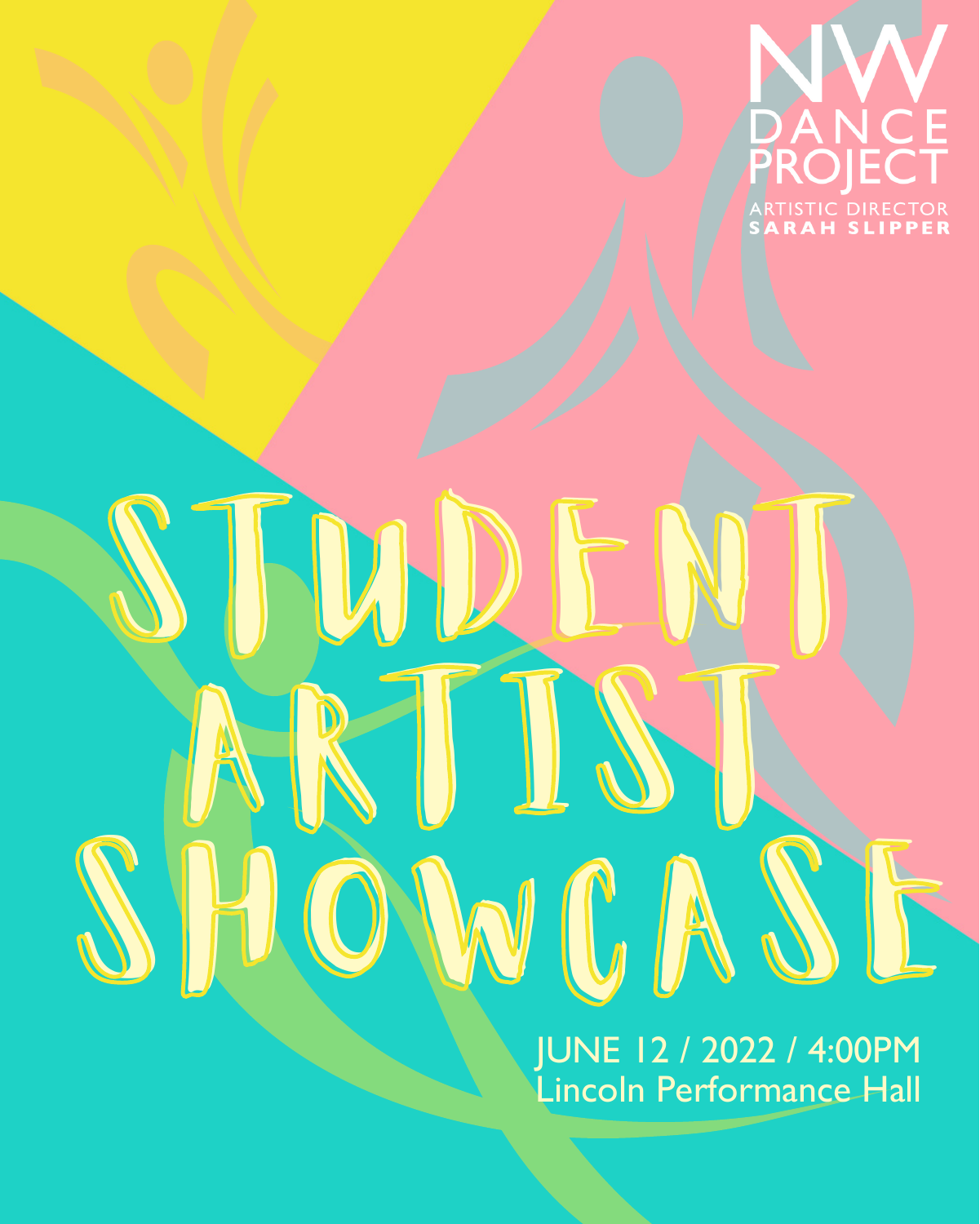## SHOW ORDI ACT ONE

La Bayadere Shades Trio - Pro Track Pointe Choreography: Maranda Jory

> West Like - Hip Hop 1 Choreography: Joseph Caberto

Once Upon A Dream - Primary Ballet (FRI) Choreography: Morgan Lunsford

> Valse Comedie - Ballet 3 Choreography: Casey Davenport

Shift - Contemporary Technique Choreography: Andrea Parson

Everybody Have Fun Tonight - Creative Movement Choreography: Morgan Lunsford

> Garland Waltz - Ballet 1 Choreography: Rebecca Marnul

Waves - Contemporary 2 Choreography: Annie Borden

Catch A Falling Star - Primary Ballet (SAT) Choreography: Kelly O'Connor

> Gold - Contemporary 4 Choreography Santiago Villareal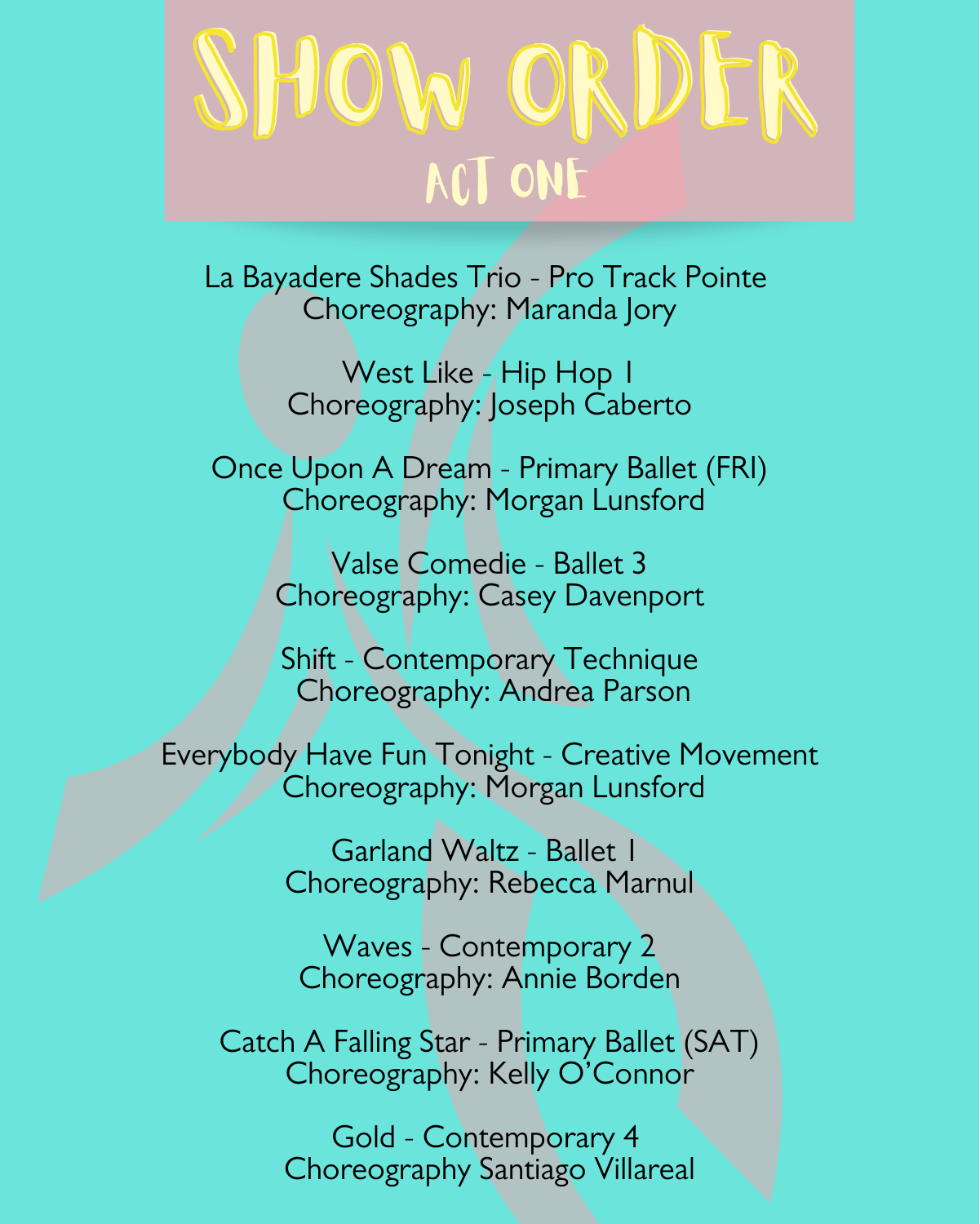

Entropy - Young Creatives Choreography: Jihyun Kim

Connected Through Water - Contemporary 3 Choreography: Lucy Heartwood

> Bluebirds - Primary Ballet (SUN) Choreography: Rebecca Marnul

Untitled - Contemporary 1 Choreography: Amanda Sachs

Go - Young Creatives Choreography: Santiago Villarreal

Just For Kicks - Contemporary 1 Choreography: Kelly O'Connor

Falling - Contemporary (THU) Choreography: Kylie Dimick

West Coast Love - Hip Hop 2 Choreography: Joseph Caberto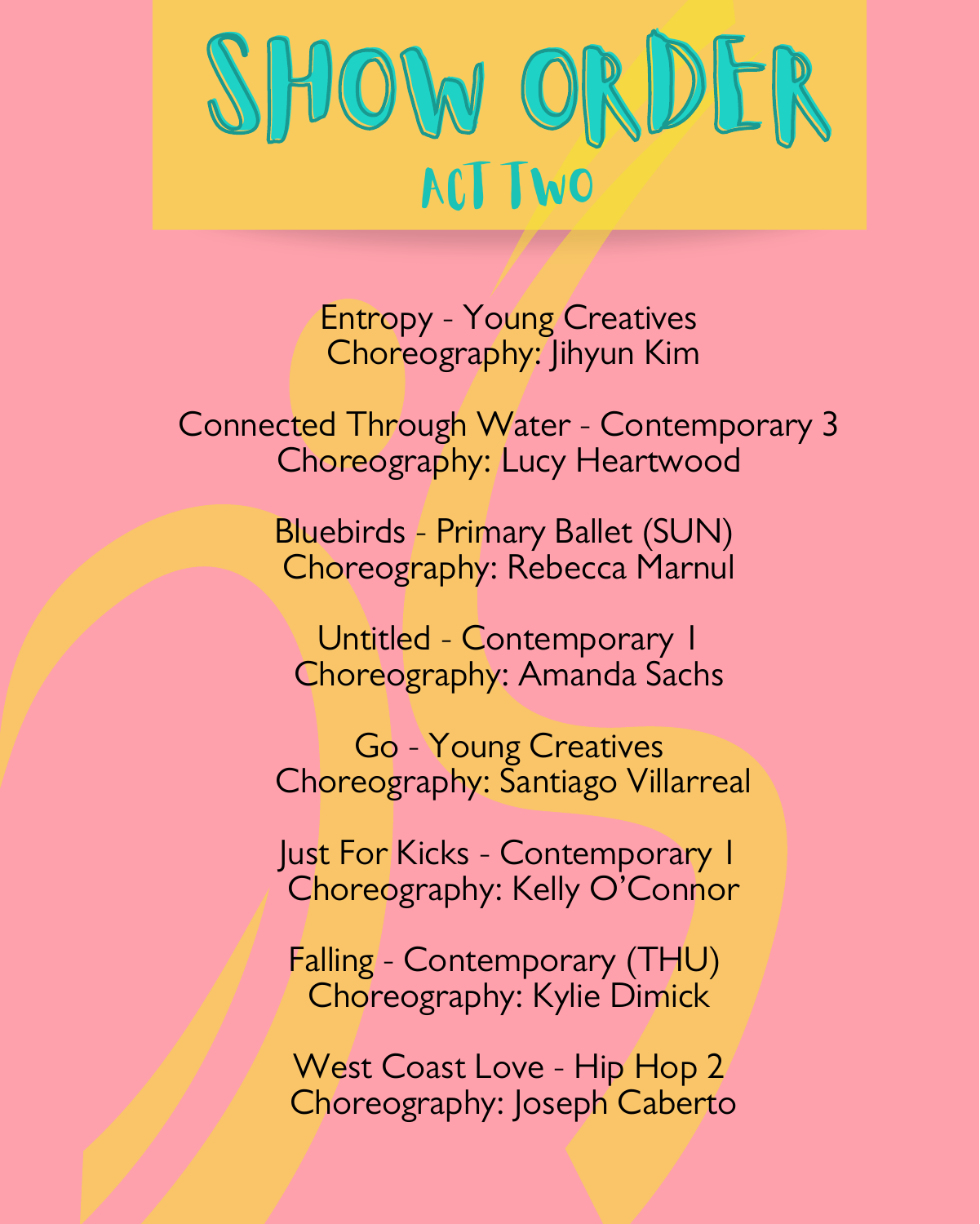

Creative Movement - Amelia Klenz, Arianna Bakhmutov, Brooks Vogl, Cecilia Souza, Claude Fuller, Cosima Holmes-Reyes, Frances Welch, Hazel Dixon, Jade Lindner, Josie Elton, Raina Ruscio, Ruby Irvine, Samia Ali, Sasha Brocilo, Sophie Bale, Sydney Hughey, Violet Greenberg

Primary Ballet (FRI) - Autumn Afeman, Frankie Souza, Harper Molden-Cartwright, Lou Petersen, Nadia Burges, Navina Naya Yun, Olivia Greenberg, Opal Lennard, Penelope Lin, River Hampshire, Rowan Turnerstaff, Sofia Fergadiotis Kapantzoglou, Sophia So, Stella Grant, Tatum Brown

Primary Ballet (SAT) - Agnes Kerslake, Ava Morgan, Desmond Ceballos, Ella Ferguson, Freja Houck, Kieryn R.C. Connor-Short, Lillian Cohen, Maddilyn Phelan, Ria Ceballos, Wren Kitzerow

Primary Ballet (SUN) - Angelica Huish, Anna Liu, Aria Colaco, Ayla Taylor, Clover Belling, Corrina Gray, Edie Heffner, Ellie Bernhardt, Elliot Whipple, Freja Houck, Harriet Lanning, June Christopher, Leila Bastani, Magnus Winer, Moira Bunting, Naomi Griffiths, Sora Bowman-Cutul, Trudy Hennis

Ballet 1 - Aine Bazan, Alexa Eriksson, Alexandra Jennifer Owen, Alice Thompson, Anastasia Bock, Annika Kampars, Beverly Brake, Cielo Parsons, Corvin Sieveking, Hana Maiorino, Kamara Blassingame, Lucy Bunting, Lula Browning, Milo Coleman, Naaye Afroso, Nadli Stringfield, Opal Browning, Oren Ramsperger, Vivienne Milner, Zora O'Connell

Contemporary (THU) - Anwen Velonis, Delilah Henry, Edith Henry, Ella Garcon, Ellen Shook, Fiona D'Avolio Henderson, Hailey Surla, Hazel Mumford, Leilani Dukeshire, Lena Heckman, Lillian Fogarty, Maren Turnerstaff, Morgan Connelly, Moses James, Mia Chateau Taylor Connelly

Contemporary 1 (SAT) - Ada Williams, Aly Hemphill, Aniyah Isaacs, August Chandra Bowie, Ben Sweet, Emmeline Minehart, Ila May Hardman, Julia Trutt, Lennox Ferling, Monroe Huff, Omar Cabrijan, Sofia Holden, Yael Savitt Segal

Contemporary 1 (SUN) - Alexa Eriksson, Alexandra Jennifer Owen, Amelia Peeler, Annika Kampars, Beverly Brake, Corvin Sieveking, Hana Maiorino, Kamara Blassingame, Lily Andres-Notley, Lucille Wright, Lula Browning, Milo Coleman, Naaye Afroso, Nadli Stringfield, Opal Browning, Verona Leachman, Zora O'Connell